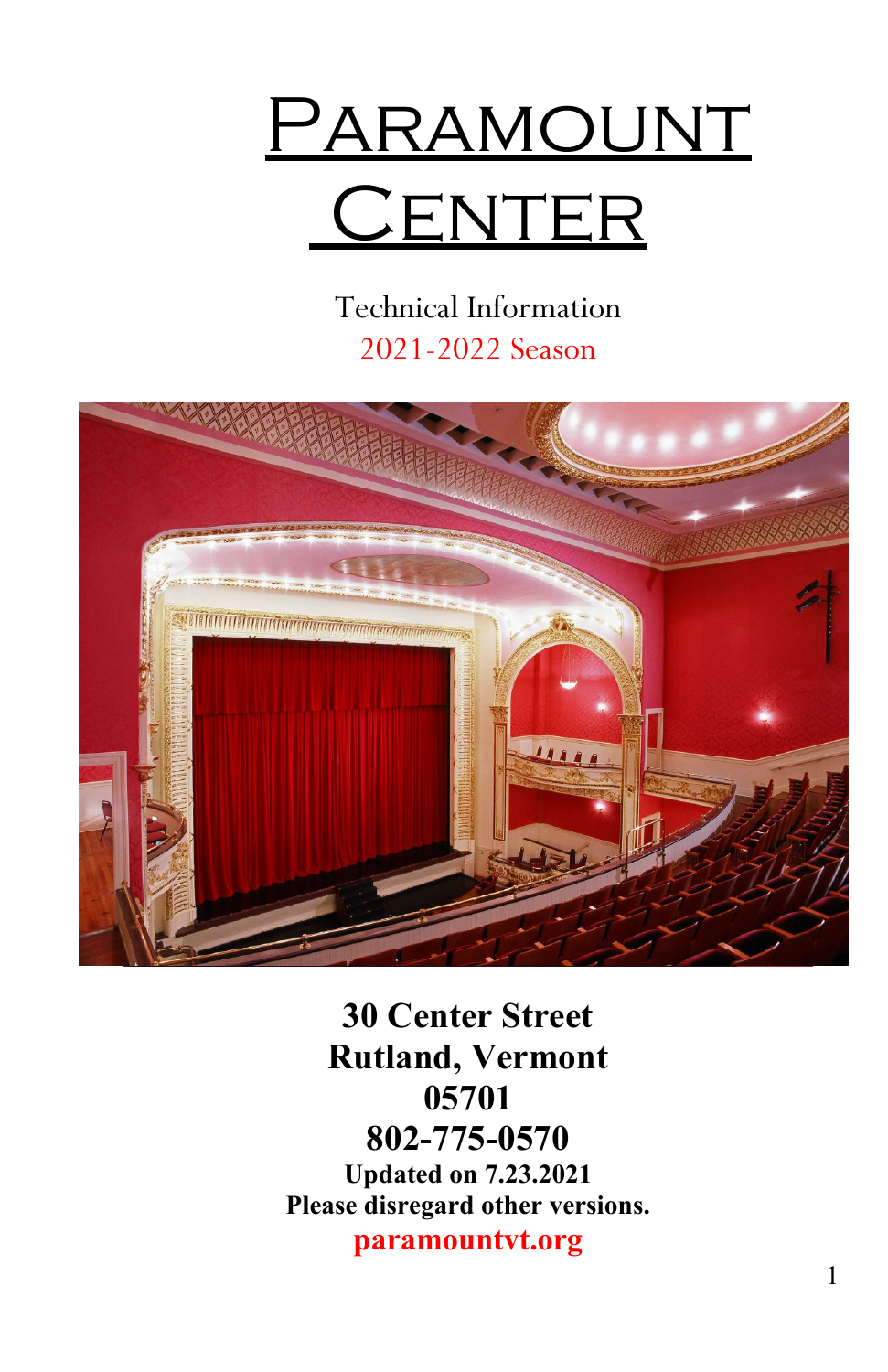# **Contents**

| Section                              | Page |
|--------------------------------------|------|
|                                      |      |
|                                      |      |
| Loading Dock / Parking4              |      |
| C. Rigging / Line Set Schedule5      |      |
|                                      |      |
|                                      |      |
|                                      |      |
|                                      |      |
|                                      |      |
| I. Diagrams                          |      |
| <b>Ground Plan</b>                   |      |
| Theatre Section                      |      |
| Theatre Seating Plan                 |      |
| <b>Rutland City Map / Directions</b> |      |

**Please Note: The Paramount Center is a smoke-free and vape-free facility.**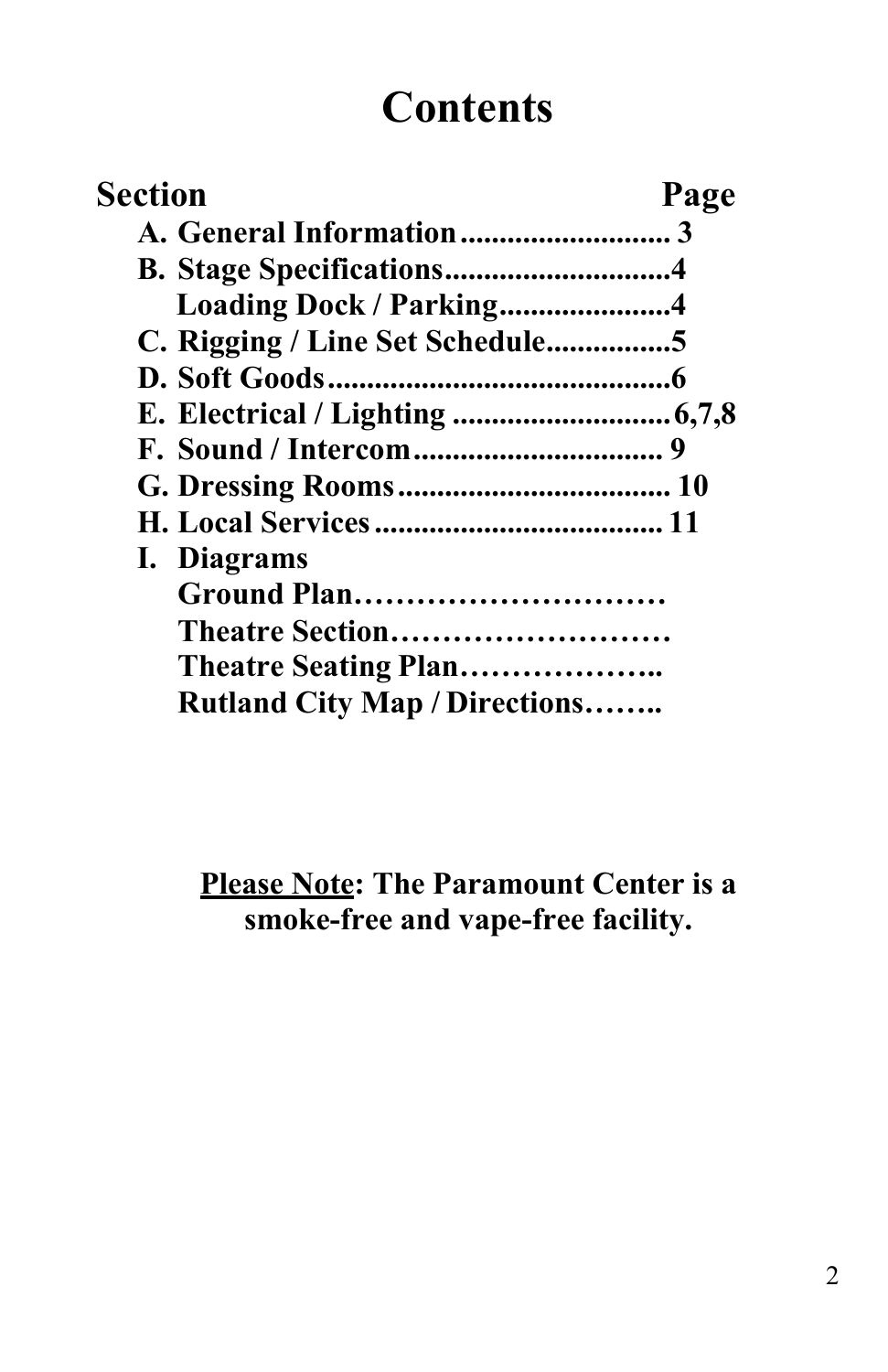# **A. GENERAL INFORMATION**

<span id="page-2-0"></span>The Paramount Theatre was built in 1913. It opened on January 14, 1914 and was called The Playhouse.

Designed by Leon H. Lempert, the Classical style exterior of the theatre reflected the "City Beautiful" movement of the time, while the interior took on the look of a Victorian opera house.

The Paramount was restored in 1999 and reopened March 19, 2000.

The theatre is located on Center Street in downtown Rutland, Vermont. The loading dock/backstage access is off Wales Street. GPS coordinate is 63 Wales Street. The loading dock area can accommodate one 53' truck and one bus or two buses.

The "House" position of soft goods and electrics can be reconfigured with advance notice, if theatre's schedule and crew time allows. The Paramount is a non-union venue. **Vt. Fire Safety Regulations:** The use of pyrotechnic devices of fireworks in a public building is strictly prohibited, absent the express written consent of the Commissioner of Labor an Industry and the chief of the local fire department.

#### **Important Phone Numbers**

| <b>Executive Director</b>      | Eric Mallette                                                    | 802.775.0570         |
|--------------------------------|------------------------------------------------------------------|----------------------|
| Production Manager Tom O'Brien |                                                                  | x202<br>802.775.0570 |
| <b>Technical Director</b>      | David Lane                                                       | x212<br>802-438-5374 |
| Box Office                     | <b>Shawn Dayton</b><br><b>E-Mail Addresses</b>                   | 802.775.0903         |
| Eric Mallette<br>Tom O'Brien   | $eric(\omega)$ paramountyt.org<br>$tom(\theta)$ paramounty t.org |                      |

David Lane [david@paramountvt.org](mailto:david@paramountvt.org)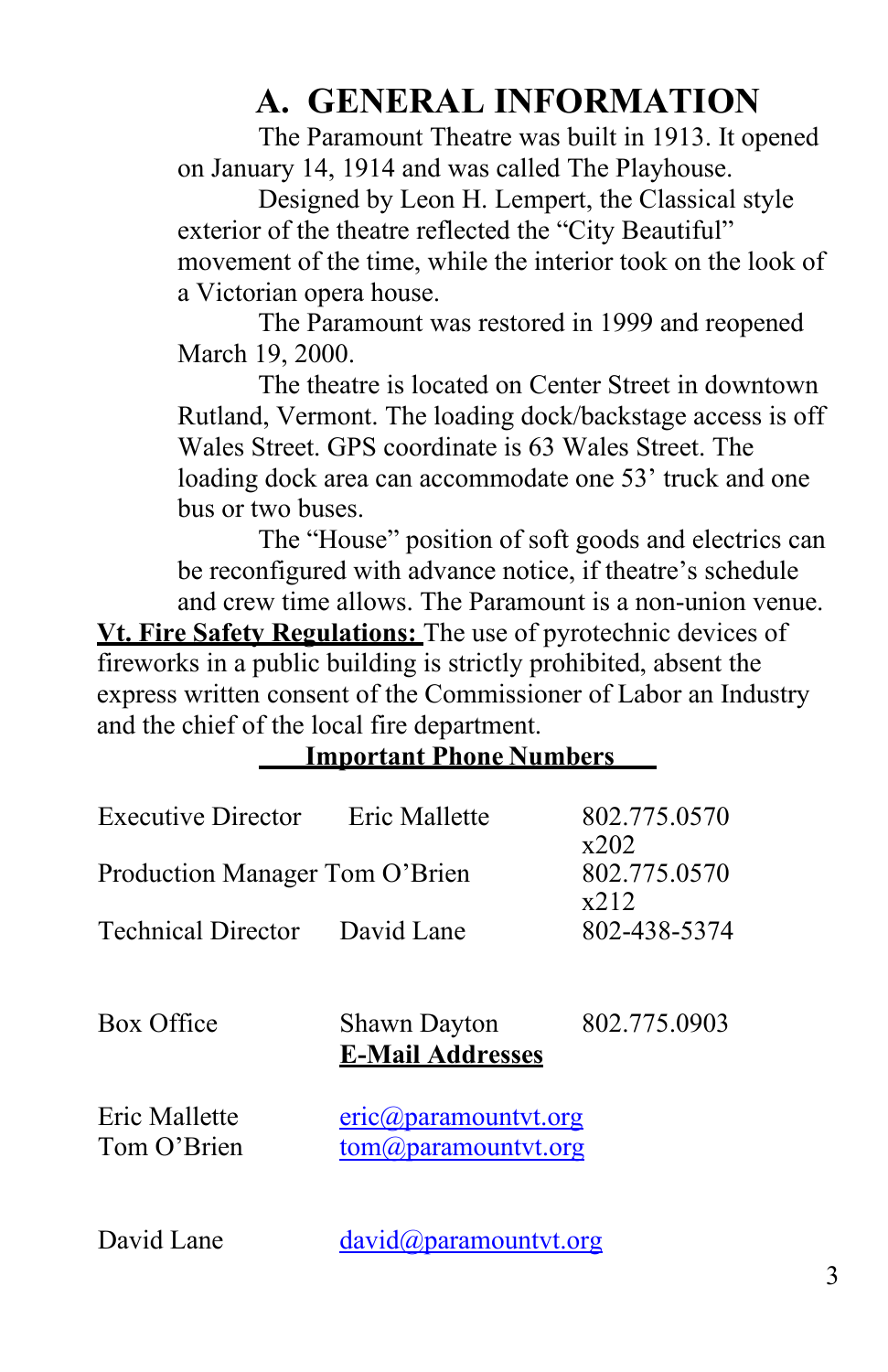Jenni Brileya [jenni@paramountvt.org](mailto:jenni@paramountvt.org)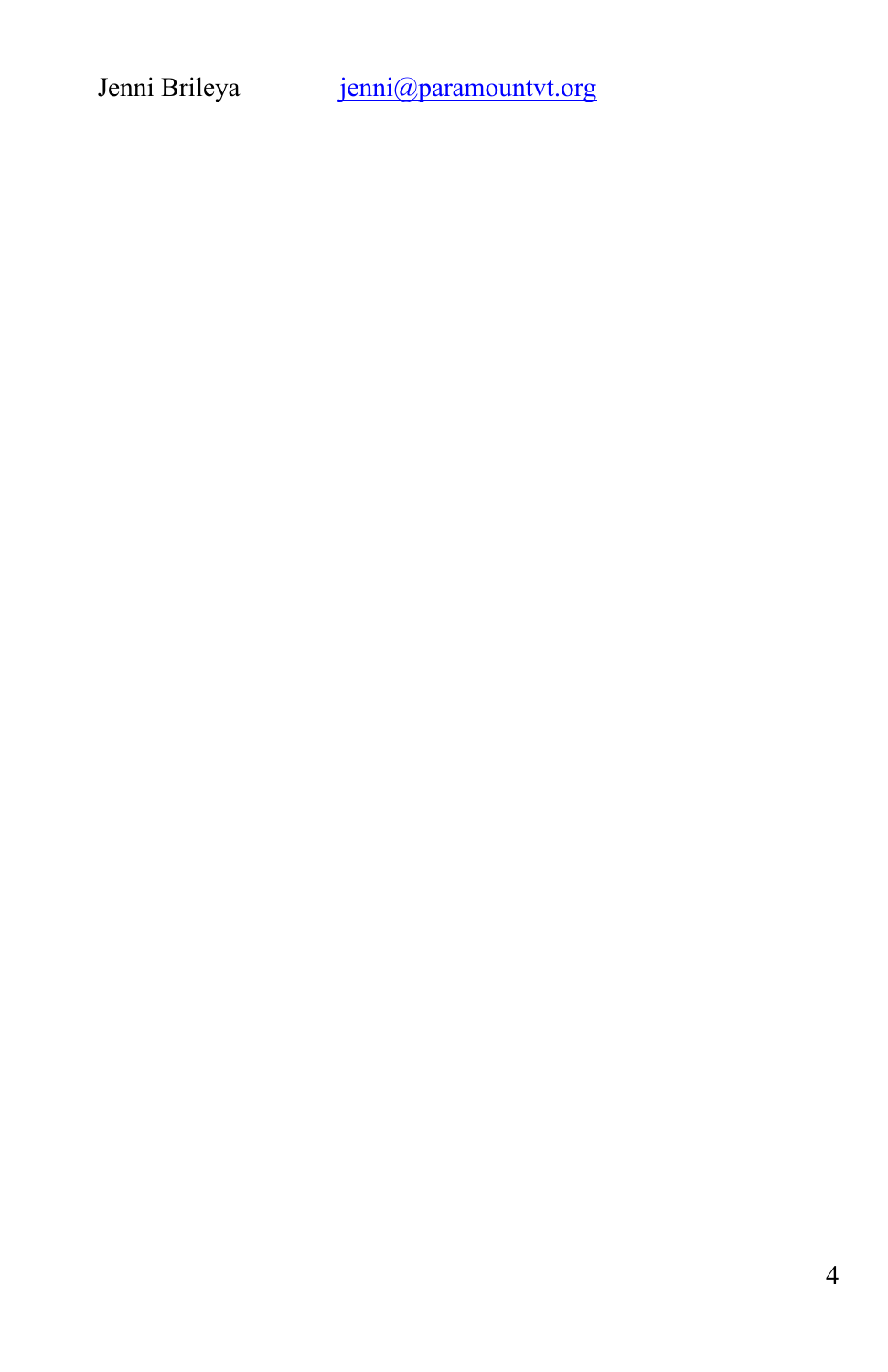### <span id="page-4-0"></span>**B. Stage Specifications Facility Dimensions**

Proscenium Height: 26'-0" Max. /16'-6" Min. (using Main Valance) Proscenium Width: 31'-7" at Plaster line. 30'-7.5" inside columns Total Deck Width (loading door SR to fly rail SL): 91'-9" Plaster Line to Back Wall radiators: 33'-4" Curtain Line to Back Wall radiators: 30'-11" Apron (to plaster line): 2'-8" (not including molding) Apron to Back Wall radiators: 36'-0" SR Wing Space (proscenium to loading door): 45'-4" SL Wing Space (proscenium to fly rail): 16'-0" Grid Height: 53'-0" Out Trim of Linesets: 51'-4" Loading Door: 12' W x 12' H Smoke Pocket Depth: 10.25"

Locking rail located Stage Left 28'-8" above the deck. Freight elevator (SR) from deck to dressing rooms/green room Stage floor is black 1"medium density fiberboard and located 3'-6" above first row of seating..

Crossover located upstage of cyclorama/upstage traveler Orchestra Pit is 32'-0" wide and 7'-1" deep at center, tapering to 3'- 9" at the sides. The pit is **not** on a lift. It is 12" deep. Total depth from floor of pit to stage level is 4'-6".

The pit is normally covered. Please let us know in advance if you prefer the pit uncovered.

#### **Loading Dock**

The loading dock can load/unload one truck at a time. Although it is tight there is space to put two trucks or one truck and one bus. Parking across the street can be arranged with prior notice. Loading dock is 4'-0" above grade and at stage level. There is 60 amp shore power located outside of loading door. One steel dock plate and dock light is available. This is a multi-user parking lot therefore we must communicate all truck/bus arrival times. Please let us know when you plan to arrive so we can have the lot clear.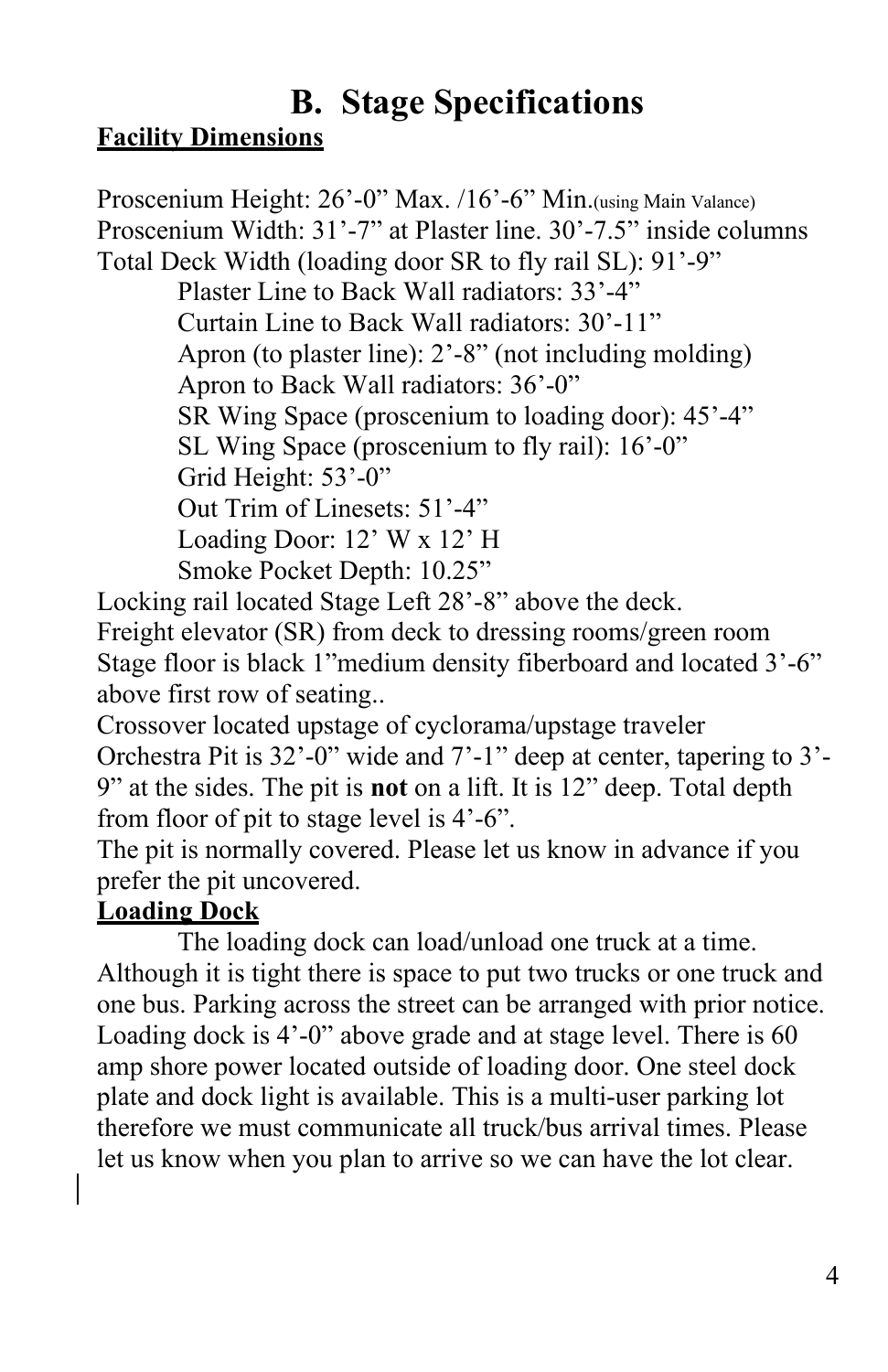# **C. Rigging and Lineset Plot**

| Let us know in advance if you plan to alter it. |                            |                          |
|-------------------------------------------------|----------------------------|--------------------------|
| Line $#$                                        | Distance from plaster line | House Use                |
|                                                 |                            |                          |
| #1                                              | $1-6"$                     | Main Valance             |
| #2                                              | $2^{\prime}$ -1"           | Main Drape               |
| #3                                              | $3' - 4'$                  | 1 <sup>st</sup> Electric |
| #4                                              | $4' - 9''$                 | Open Line Set            |
| #5                                              | $5^{\circ} - 5^{\circ}$    | No. 1 Border             |
| #6                                              | $6' - 9''$                 | Movie Screen (permanent) |
| #7                                              | $7^{\circ} - 5^{\circ}$    | No. 1 Legs               |
| #8                                              | $9' - 5''$                 | Open Line Set            |
| #9                                              | $10' - 1"$                 | No. 2 Border             |
| #10                                             | $10' - 9''$                | No. 2 Legs               |
| #11                                             | $12' - 1''$                | $2nd$ Electric           |
| #12                                             | $13' - 5''$                | Open line Set            |
| #13                                             | $15' - 5''$                | No. 3 Border             |
| #14                                             | $16' - 1$ "                | Mid stage Traveler       |
| #15                                             | $19' - 5''$                | 3rd Electric             |
| #16                                             | $20' - 9''$                | Open Line Set            |
| #17                                             | $21' - 5''$                | No. 4 Border             |
| #18                                             | $22' - 9''$                | No. 4 legs               |
| #19                                             | $24' - 1''$                | 4 <sup>th</sup> Electric |
| #20                                             | $26' - 9''$                | <b>Upstage Traveler</b>  |
| #21                                             | $30^{\circ} - 0$ "         | Cyclorama                |
|                                                 |                            |                          |

# **This line set plot is considered the House plot.**

The locking rail is located Stage Left 28'-8" above the deck. The fly system is single purchase with an arbor capacity of 1,200 pounds. The House has 8,000 pounds of stage weight. This includes pipe weight for all house battens. All battens are 44' long and 1  $\frac{1}{2}$  " ID with 5 pick up lines per batten. The maximum out trim of battens is 51'-4". The Main Drape can be used as a traveler or guillotine. The Movie Screen is not moveable from its line set.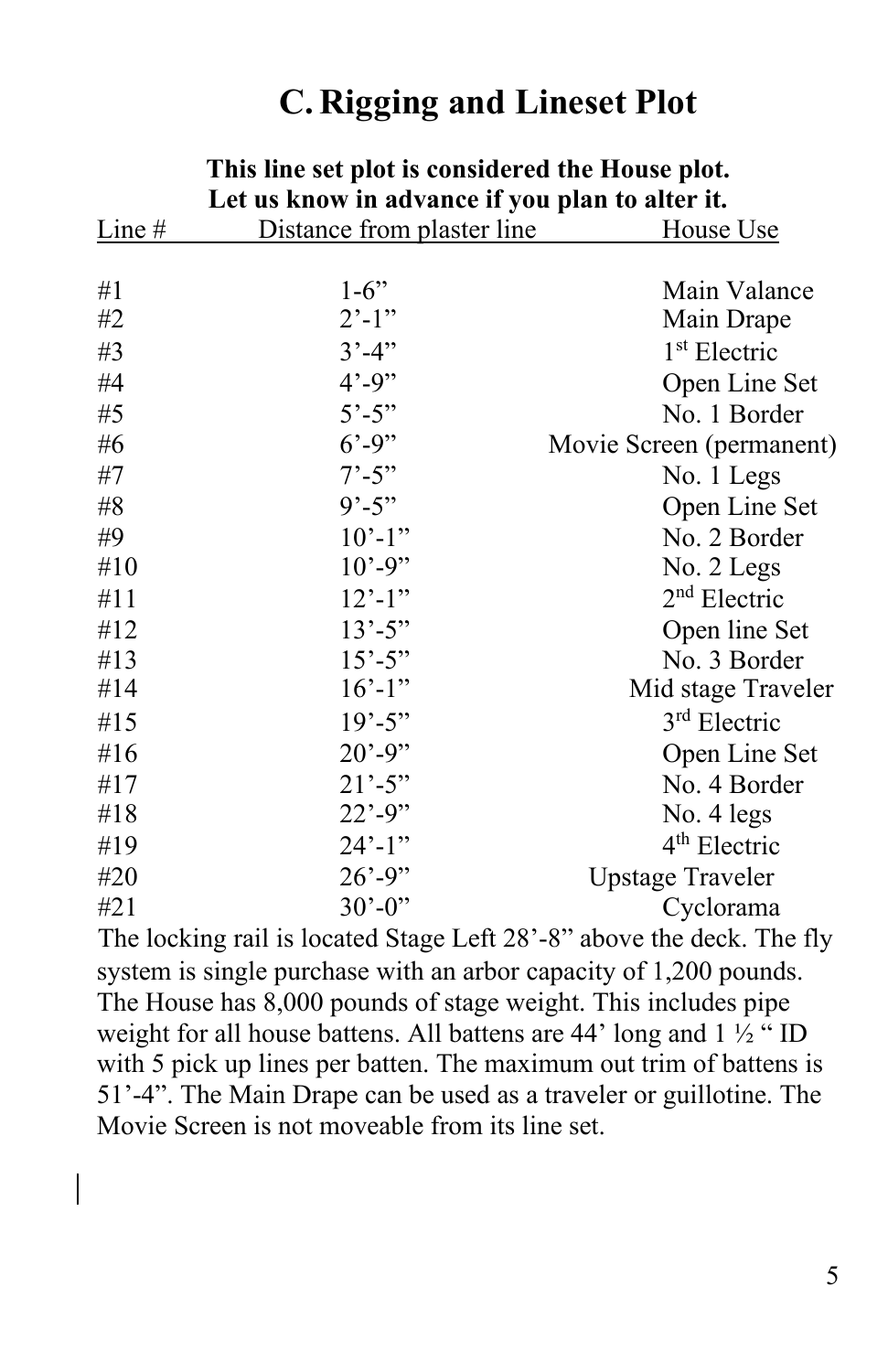# **D. Soft Goods**

<span id="page-6-0"></span>

| 4 black velour borders                         | $10'$ High X 44' Wide |
|------------------------------------------------|-----------------------|
| 3 sets of black velour legs                    | 26'High X 8' Wide     |
| 2 Full stage black travelers                   | 26' High X 44' Wide   |
| All goods have fullness sewn in.               |                       |
| 1 Seamless white cyclorama 27' High X 44' Wide |                       |
| 1 Black sharkstooth scrim                      | $22'$ High X 44' Wide |
|                                                |                       |

# **E. Electrical/Power**

#### **Company Switches**

1- 400 Amp 3 Phase located off Stage Right

1- 200 Amp 3 Phase/Audio Power located off Stage Right

1- 100 Amp 3 Phase located Up Stage Right

(2) 60 Amp 2 Phase range receptacles (NEMA 14-60R) located Down Stage Left and Down Stage Right. (Stage Right receptacle is currently powering House Sound.) 60 Amp shore power located outside at loading dock.

4 Edison 20 Amp circuits, 1 located Down Stage Left, 1 along back wall, 1 located Down Stage Right and 1 located in orchestra pit.

Audio dedicated 20 Amp circuits located in the back of Orchestra level House Left and House Right and in booth. Also 3 audio dedicated 20 Amp circuits located in the orchestra pit.

House has feeder runs of 50' and 10'.

**Any electrical equipment brought into the Paramount must meet all current electrical codes.**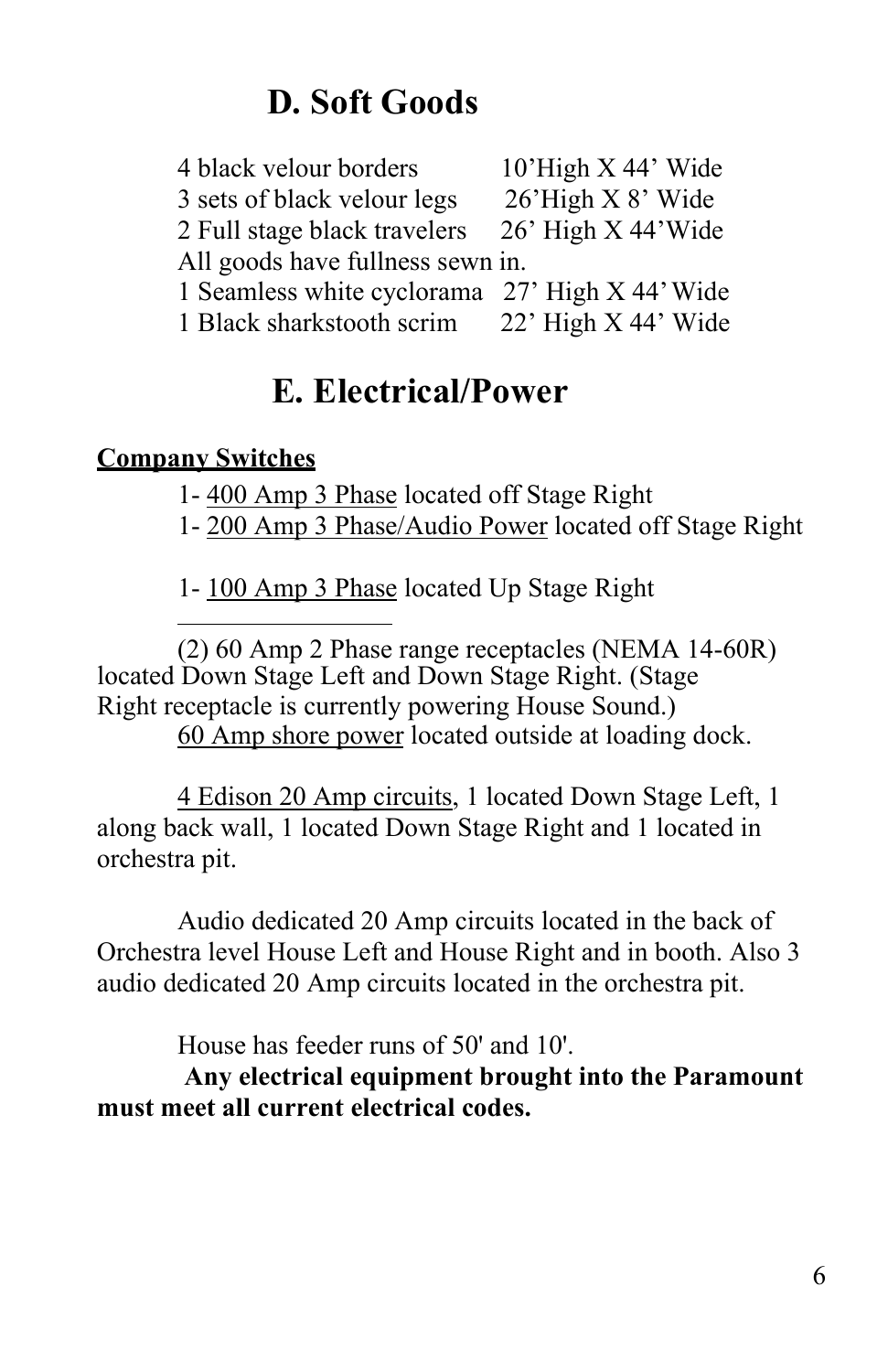# **Circuit/Dimmer Layout**

#### Front of House

2nd Cove: 14 circuits -#1-#14 (Max. 15 units) 1 House Left Box Boom: 12 circuits' #29-#40 House Right Box Boom: 12 circuits' #41-#52

#### Above Stage

1st Electric: 24 circuits - #53-#76 2nd Electric: 24 circuits -#77-#100 3rd Electric: 24 circuits -#101-#124  $4<sup>th</sup>$  Electric: 24 circuits  $-#125-#148$ 

### Floor Pockets

Down Stage Left: 3 circuits -#149-#151 Down Stage Right: 3 circuits -#152-#154 Mid Stage Left: 3 circuits -#155-#157 Mid Stage Right: 3 circuits -#158-#160 Up Stage Left: 4 circuits -#161-#164 Up Stage Right: 4 circuits -#165-#168

# **Stage Lighting Control/House Lights**

The House lighting console is an ETC Ion with 2x20 fader wing..

Console can be set up in various positions throughout the theatre. DMX access ports are located in booth, Down Stage Left, Down Stage Right, House Left rear orchestra and House Right rear orchestra.

House lights are controlled via a separate system. Control panels are located in the booth, House Right Orchestra level and Down Stage Left. Controls panels consist of pre-programmed House light levels and fades times. The levels and fade times can be re programmed to fit your specific needs.

Two ETC Sensor dimmer racks are located downstairs off of the "star" dressing room. A total of 128 2.4KW ETC Sensor dimmers are available for stage use. There is space in each rack for additional ETC D20 dimmer modules. If your production requires more dimmers than we have these modules can be rented locally. There are also 8 ETC Dual 20A Constant Current dimmer modules.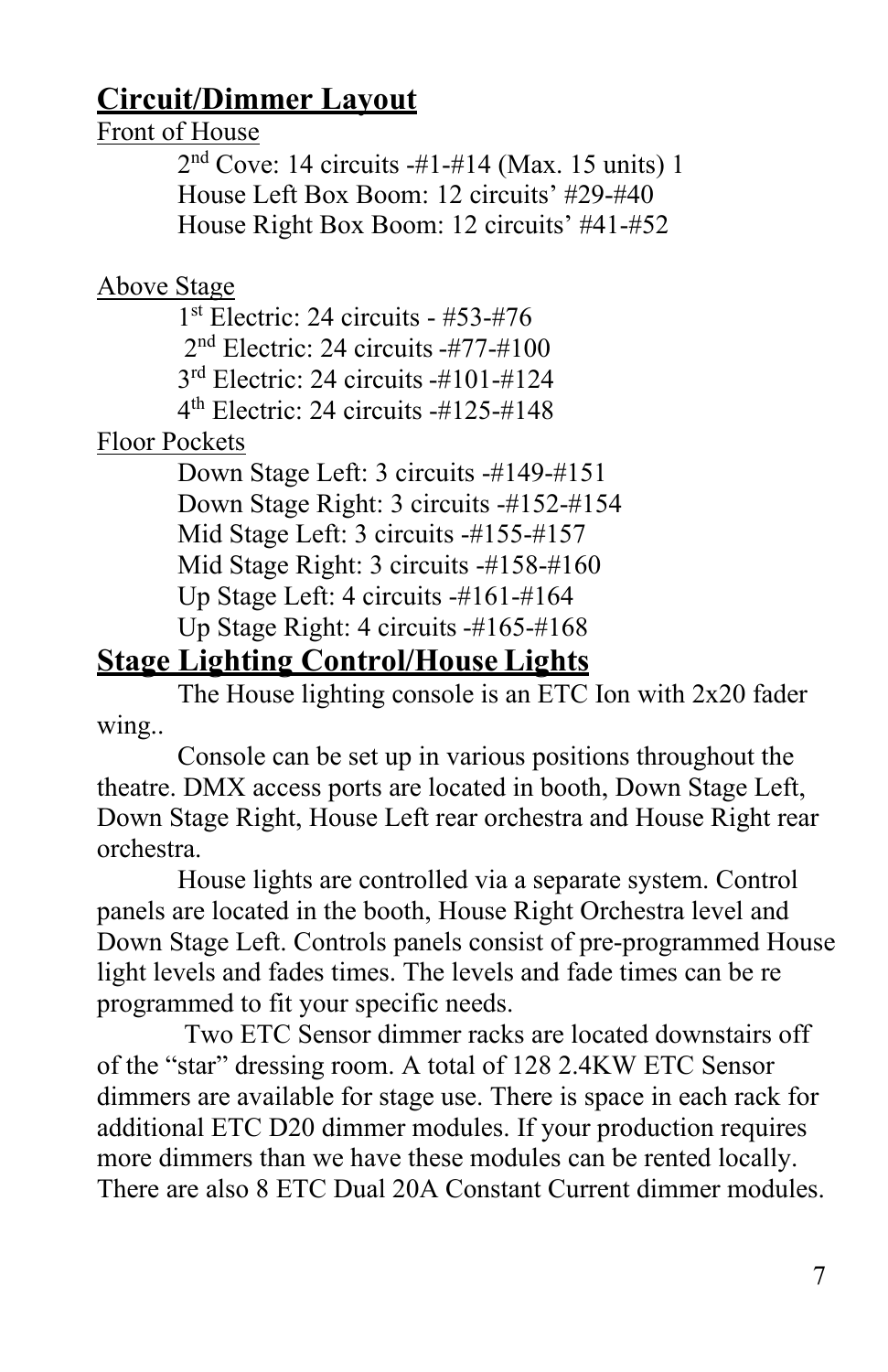| TING EOUIPMENT INVENTORY |                                                   |                                             |  |
|--------------------------|---------------------------------------------------|---------------------------------------------|--|
| Quantity                 | Unit Type                                         | <u>Wattage</u>                              |  |
| 10                       | Colortran 15/35 Zoom                              | 750W/1000W                                  |  |
| 9                        | Colortran $40^{\circ}$                            | 750W                                        |  |
| 1                        | Colortran $20^{\circ}$                            | 750W                                        |  |
| 6                        | Colortran $10^{\circ}$                            | 1000W                                       |  |
| 5                        | Source $4/50^{\circ}$                             | 750W                                        |  |
| 17                       | Source $4/36^{\circ}$                             | 750W                                        |  |
| 12                       | Source $4/26^{\circ}$                             | 750W                                        |  |
| 15                       | Source $4/19^\circ$                               | 750W                                        |  |
| 9                        | Source $4/10^{\circ}$                             | 750W                                        |  |
| 10                       | $6x12$ ERS                                        | 750W                                        |  |
| 18                       | Par 64/ W/MFL                                     | 1000W                                       |  |
| 12                       | Source 4 Par                                      | 750W                                        |  |
| 12                       | ETC Selador Desire D60 Vivid LED fixtures ETC     |                                             |  |
| 8                        |                                                   | Selador Vivid-R 11" LED fixtures (cyc wash) |  |
| $\overline{2}$           | Phoebus I-Marc 850 Follow spots                   |                                             |  |
| 12                       | Martin MAC AURA fixtures                          |                                             |  |
| 7                        | Martin MAC Axiom fixtures                         |                                             |  |
| 8                        | Martin MAC III fixtures                           |                                             |  |
|                          | Wireless DMX system. (1 transmitter, 4 recievers) |                                             |  |
|                          |                                                   |                                             |  |

### **Angles and ThrowDistances**

2nd Cove: 70' throw/ 30 degree angle

Various lengths of single run 12/3 cable are available. All cable is 3-pin stage connector (2 P&G). There is a limited amount of color stock in house. All instrumentation has safety cables and color frames.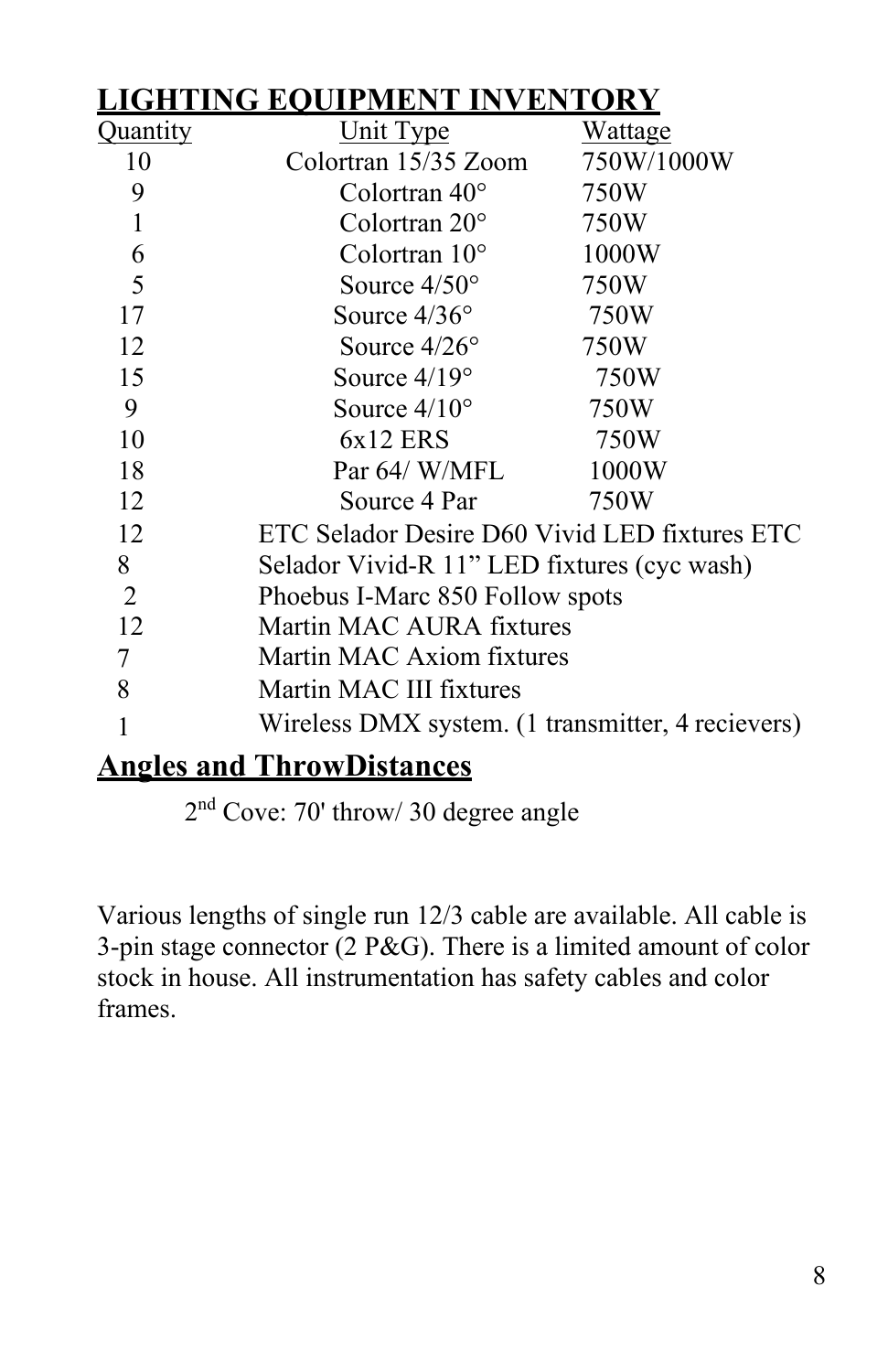### <span id="page-9-0"></span>**F. Sound/Intercom Sound House PA:**

14 Adamson S10 Line Array Speaker (7 per side)

4 Adamson S119 Subwoofer 19" (2 per side)

4 Adamson PC5 Front Fill Speakers

3 LabGruppen D1204L 4 channel amplifiers

1 LabGruppen D40:4L 4 channel amplifier

1 BSS BLU160 Processor with/ 8 Analog in and 8 Digital out

1 BSS EC8BV-BLK-M processor Controller

#### **HOUSE CONSOLE and MONITOR SYSTEM:**

1 Midas PRO2 mixing console

1 Midas DL251 remote I/O head

1 48 channel passive split

1 4 channel Cat5e 150' FOH snake

1 4channel Cat5e 25' monitor snake

7 Turbosound TFM122M-AN powered 2500 watt powered monitors

#### **MICS, STANDS and CABLES:**

2 Shure QLXD24/58 handheld SM58

- 6 Shure SM58
- 4 Shure SM57
- 2 Shure Beta 57a
- 4 Shure SM81
- 2 Shure Beta 52a
- 1 Shure Beta 91a
- 3 Sennheiser e604 with mounts
- 4 Radial J48 active DI

8 Pro-Co CB1 passive DI

12 tall boom mic stands

6 straight tall round base mic stands

6 medium boom mic stands

4 short boom mic stands

24- 15' XLR cables, 24-25' XLR cables, 16-50' XLR cables

10-10'  $\frac{1}{4}$  to  $\frac{1}{4}$  cables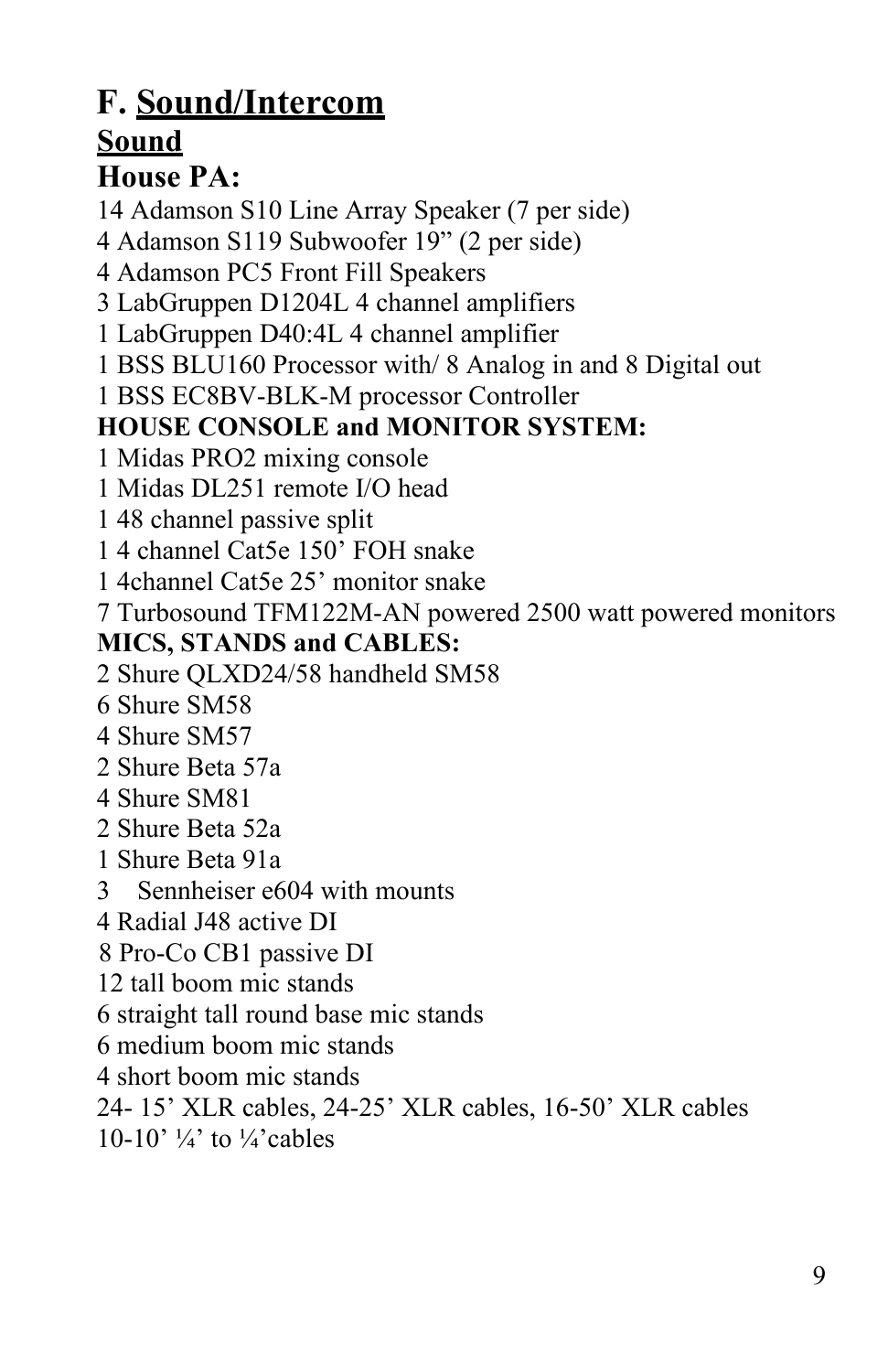The House mix position is located in the rear of the Orchestra level. There is a chase  $(5 \frac{3}{4})$  diameter) for the sound snake located Down Stage Left and Down Stage Right. The distance from the stage apron to mix position is approx. 62'-0".

The Paramount is equipped with an infrared hearing impaired headset system.

#### **Intercom**

There is a two-channel Production Intercom Base Station located Stage Left with belt pack positions located throughout the theatre. A stage monitor feed/talk back station is available to all dressing rooms and the green room.

Headsets/Belt packs

7 single channel belt packs

1 double channel belt pack (Down Stage Right)

7 single muff headsets and 2 double muff headsets.

Intercom Connect

Fly rail: (2) Channel A Booth: (2); 1 Channel A, 1 Channel B Left Orchestra: Channel A Right Orchestra: Channel A Balcony Left: Channel A Balcony Right: Channel A Stage Left: Channel A Stage Right: Channel A and Channel B Dressing Rooms/Green Room: Channel B

The facility has WiFi access.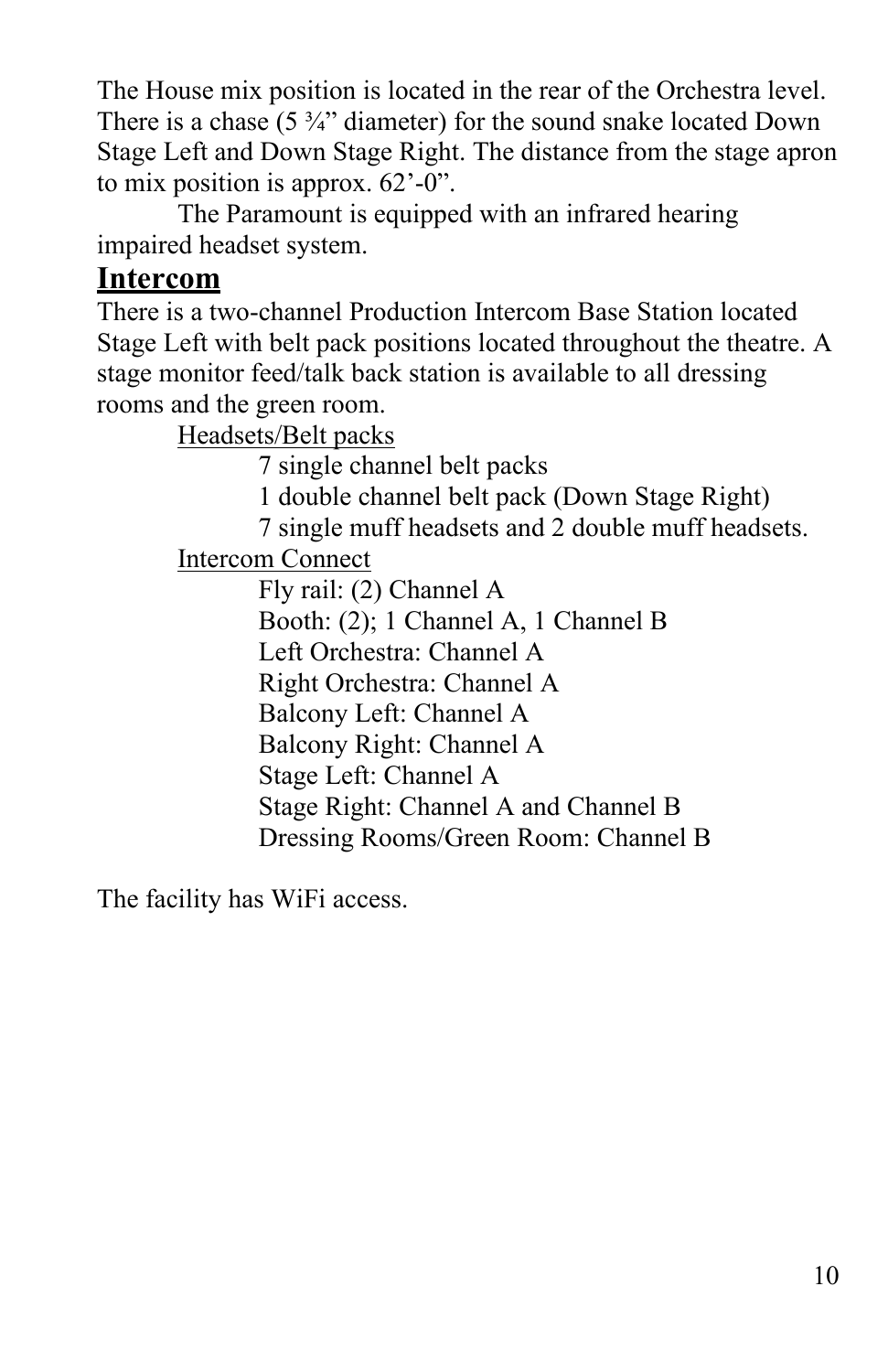# <span id="page-11-0"></span>**G. Dressing Rooms**

There are two large dressing rooms, one "star" dressing room and Green Room located one floor below stage level. These dressing rooms and the Green Room are accessible from Stage Right only. There is a double bay sink, microwave, refrigerator, television and storage cabinets located in the Green Room. All dressing rooms have hot and cold running water, toilet and shower facilities. The "star" dressing room has a handicap accessible bathroom. There are make-up mirrors and costume racks available in all dressing rooms.

There is a freight elevator located Stage Right which travels down one floor to dressing rooms. This elevator can be used to transport wardrobe etc. to the lower floor.

#### **The Paramount Center is a smoke free facility and no smoking or vaping is permitted anywhere in the building.**

There is a small laundry room with 1 washer, 1 dryer located off the Green Room. Two irons and ironing boards and an industrial steamer are available.

# **Other Equipment**

9' Steinway "D" Grand Piano

Roland MP-60 Digital Piano

#### **Contact us for rental rates on these pianos.**

25' rolling A-frame ladder

20' extension ladder

6', 8' and 12'step ladders

6- 4'X8' risers; can be legged at 1' or 2' high.

12 music stands and music stand lights.

1- 8' x 12' Persian rug

1- 18'x30' Movie Screen (permanently installed)

1- 10.5' x 14' projection screen (front/rear projection)

1- 10K lumen digital HD video projector

1- hazebase Base\*Hazer\*Pro

4 panels of Harlequin dance floor. Black or grey.

-(each is 6'-6" wide and 41' long)

Lectern

Pipe and drape